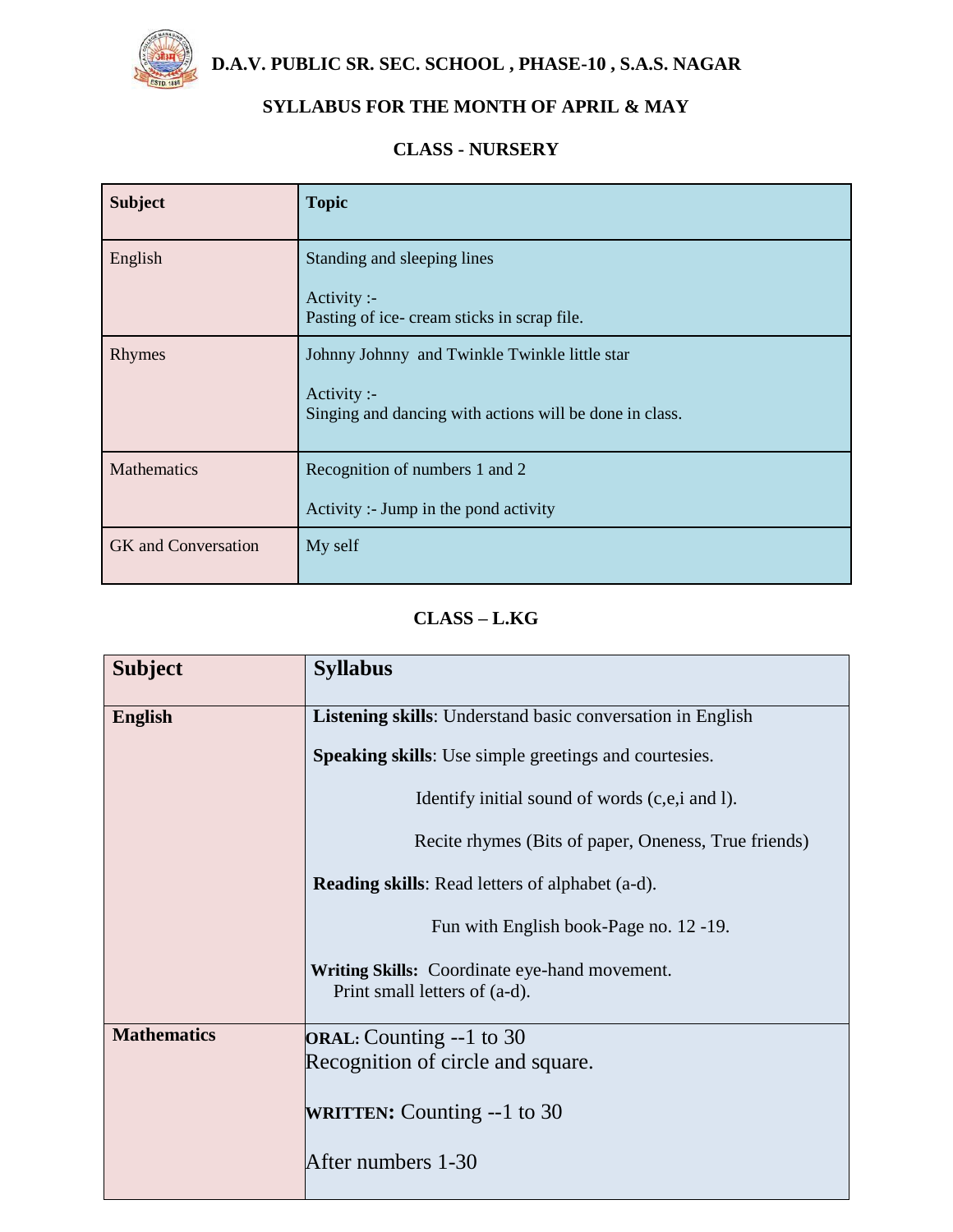|       | Missing numbers 1-30                 |
|-------|--------------------------------------|
|       |                                      |
| Hindi | Listening skills व्यंजन क से घ       |
|       | Listens to stories & rhymes.         |
|       | Speaking skills व्यंजन क से घ        |
|       | Rhymes- तोता, हाथी                   |
|       | Reading skills व्यंजन क से घ         |
|       | Sound story reading.                 |
|       | <b>Writing skills</b>                |
|       | व्यंजन क से घ                        |
| G.K   | My self                              |
|       | Students will learn about themselves |

### **CLASS – U.KG**

| <b>Subject</b>     | <b>Syllabus</b>                                                           |
|--------------------|---------------------------------------------------------------------------|
| English            | Introduction to consonants and vowels.<br>"a"vowel sound story and words. |
| Rhymes             | <b>Trees</b><br>Plant is born<br>सीख                                      |
| <b>Mathematics</b> | Counting $-101$ to $150$<br>Reverse Counting 20 to 1                      |
| Hindi              | स्वर: अ, आ, इ, ई,                                                         |
| GK/Conversation    | Myself                                                                    |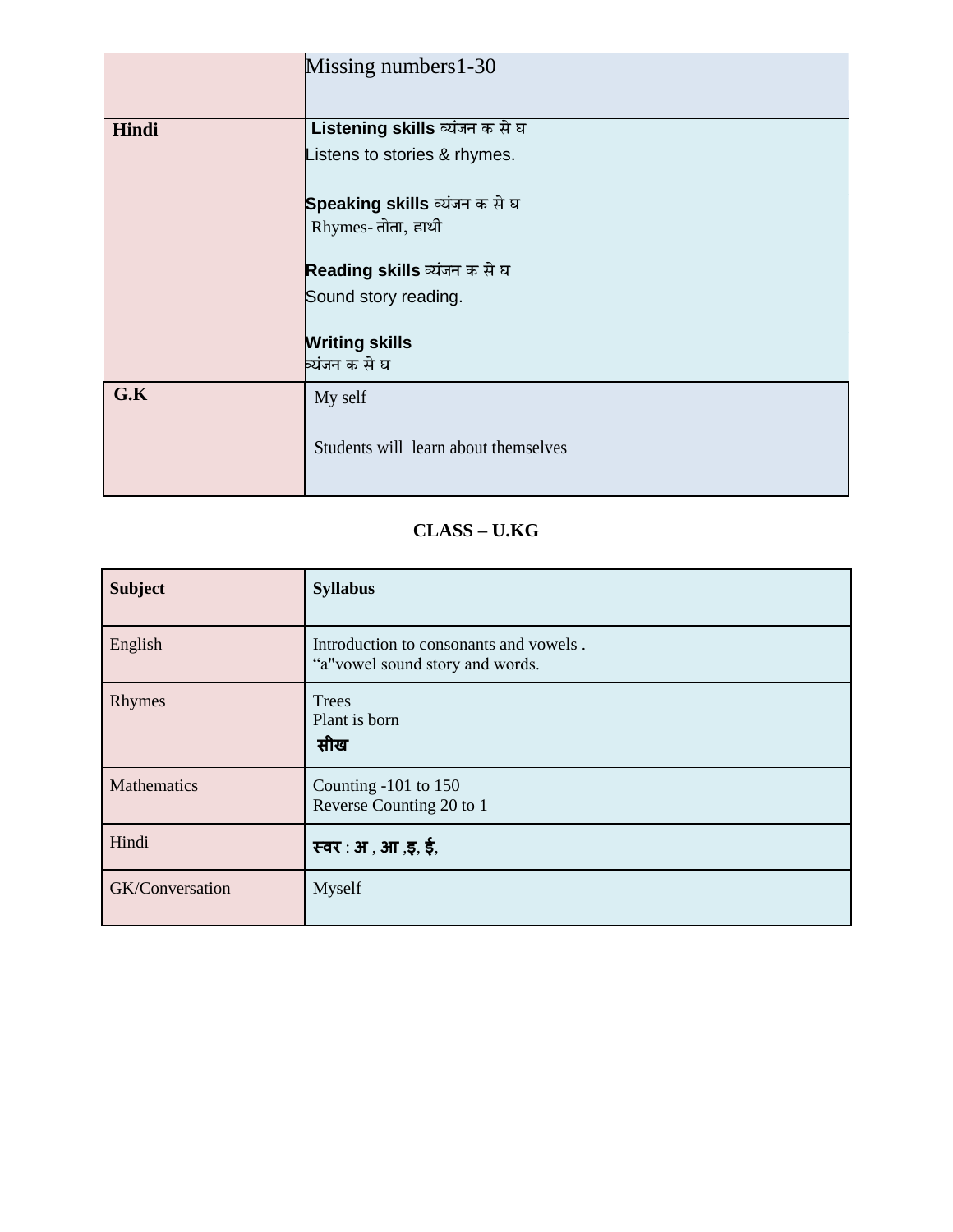| <b>Subject</b>     | <b>Syllabus</b>                                                            |
|--------------------|----------------------------------------------------------------------------|
| <b>English</b>     | My English Reader:                                                         |
|                    | 1. The Pets                                                                |
|                    | 2. Kitty-The                                                               |
|                    | Naughty Cat                                                                |
|                    | 3. A Funny- Funny Zoo                                                      |
|                    | English Practice Book: Pg. No.-1 to Grammar: Preposition                   |
|                    | One/Many, Use of This, That, These and Those                               |
|                    | Use of is, am, are                                                         |
| <b>Mathematics</b> | Counting (1-50) Reverse Counting (50-1)<br>Unit 1: Comparison (Pg. 1 - 16) |
| <b>Evs</b>         | Lesson-                                                                    |
|                    | 1 More About Me                                                            |
|                    | 2. Keeping clean                                                           |
| Hindi              | पाठ 1- राजा बेटा                                                           |
|                    | पाठ- २ -अमन                                                                |
|                    | पाठ 3 समझदार अजय                                                           |
| punjabi            |                                                                            |
|                    | ਪਿੰਜਾਬੀ ਵਰਨਮਾਲਾ (First 2 lines)                                            |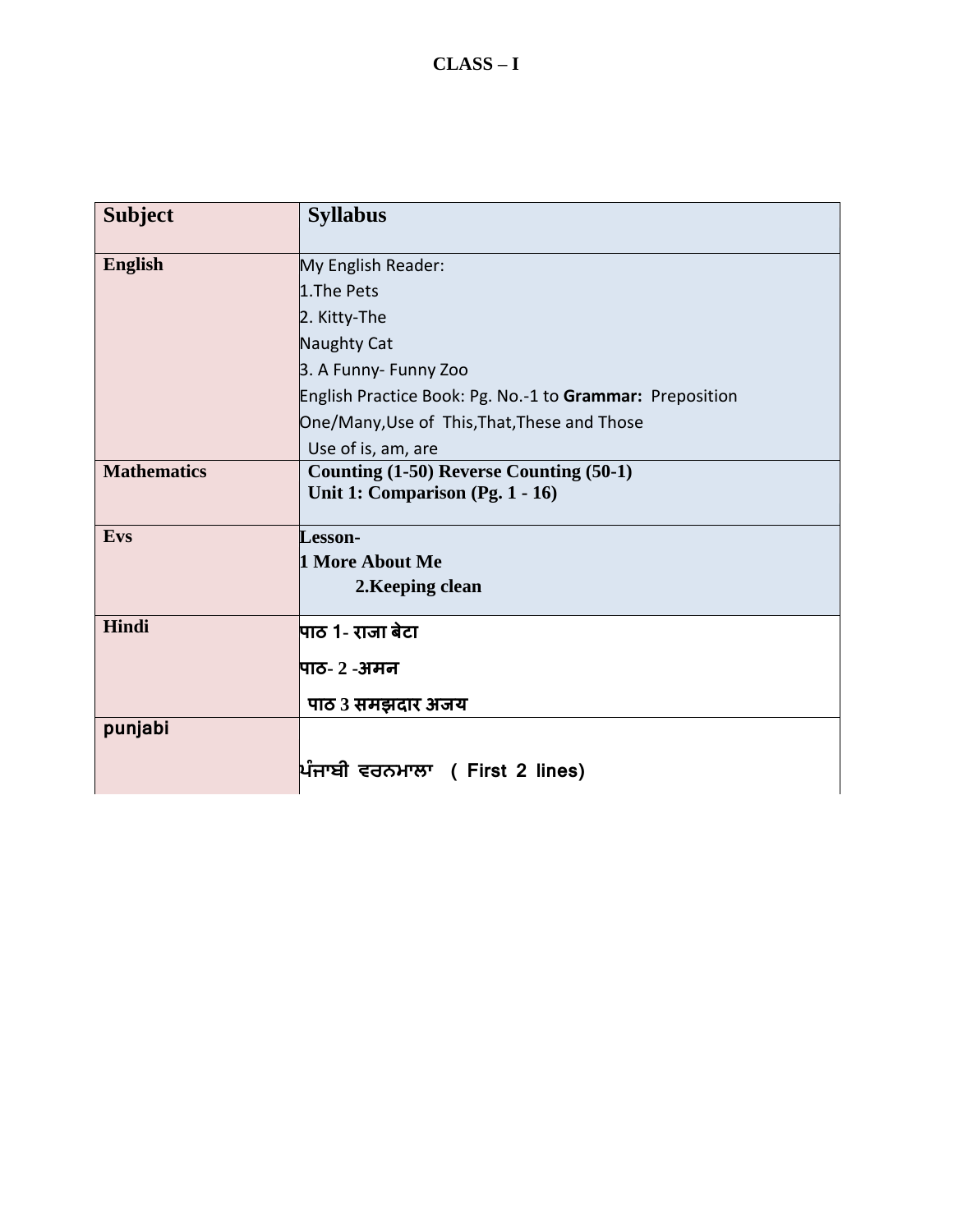**CLASS – II**

| <b>Subject</b>     | <b>Syllabus</b>                                                                                                                                                                                                                                                                 |
|--------------------|---------------------------------------------------------------------------------------------------------------------------------------------------------------------------------------------------------------------------------------------------------------------------------|
| <b>English</b>     | <b>English</b><br>iterature-<br>CH- 1 SHEETAL,CH- 2 RIDDLE TIME, CH – 3<br><b>PUSS AND THE PARROT</b><br><b>Language- TOPIC- SINGULAR / PLURAL , USE OF<br/>IS/AM/ARE/HAS/ HAVE</b><br>P.BOOK- CH-3,18, 8-10 LINES ON MY SELF (SPEAKING)<br><b>PARAGRAPH WRITING MY PET DOG</b> |
| <b>Mathematics</b> | Numbers up to 100 (Card game)<br>Numbers up to 999:- Place value game, Arranging objects or persons,<br>according to a given ordinal numbers.<br>Addition-Skills of Addition in daily life<br>Subtraction-Skills of Addition in daily life                                      |
| <b>Evs</b>         | Lessons:-<br>1. More about me<br>2. Personal Cleanliness and good habits<br>3. Our food                                                                                                                                                                                         |
| Hindi              | भाशा माधुरी व भाशा अभ्यास पाठ 1 सीखो<br>2 ठीक काम करें<br>3 दादी का गाँव पाठ 4 मेहनत का फल<br>व्याकरण<br>वचन बदलो,लिंग बदलो भाशाओं के नाम ,दिषाओं के<br>नाम विपरीत षब्द,निंबध मेरा प्रिय फल आम                                                                                  |
| Punjabi            | ਪੰਜਾਬੀ ਵਰਨਮਾਲਾ ( ੳ ਤੋਂ ਲ਼ ਤੱਕ )                                                                                                                                                                                                                                                 |
|                    | ਦੇ ਅਖਰੀ ਸ਼ਬਦ।<br>ਤਿੰਨ ਅੱਖਰੀ ਸ਼ਬਦ ।                                                                                                                                                                                                                                              |
|                    | ਚਾਰ ਅੱਖਰੀ ਸ਼ਬਦ ।                                                                                                                                                                                                                                                                |
|                    | ਕੰਨਾਂ ਦੀ ਮਾਤਰਾ ਦੇ ਸ਼ਬਦ ।                                                                                                                                                                                                                                                        |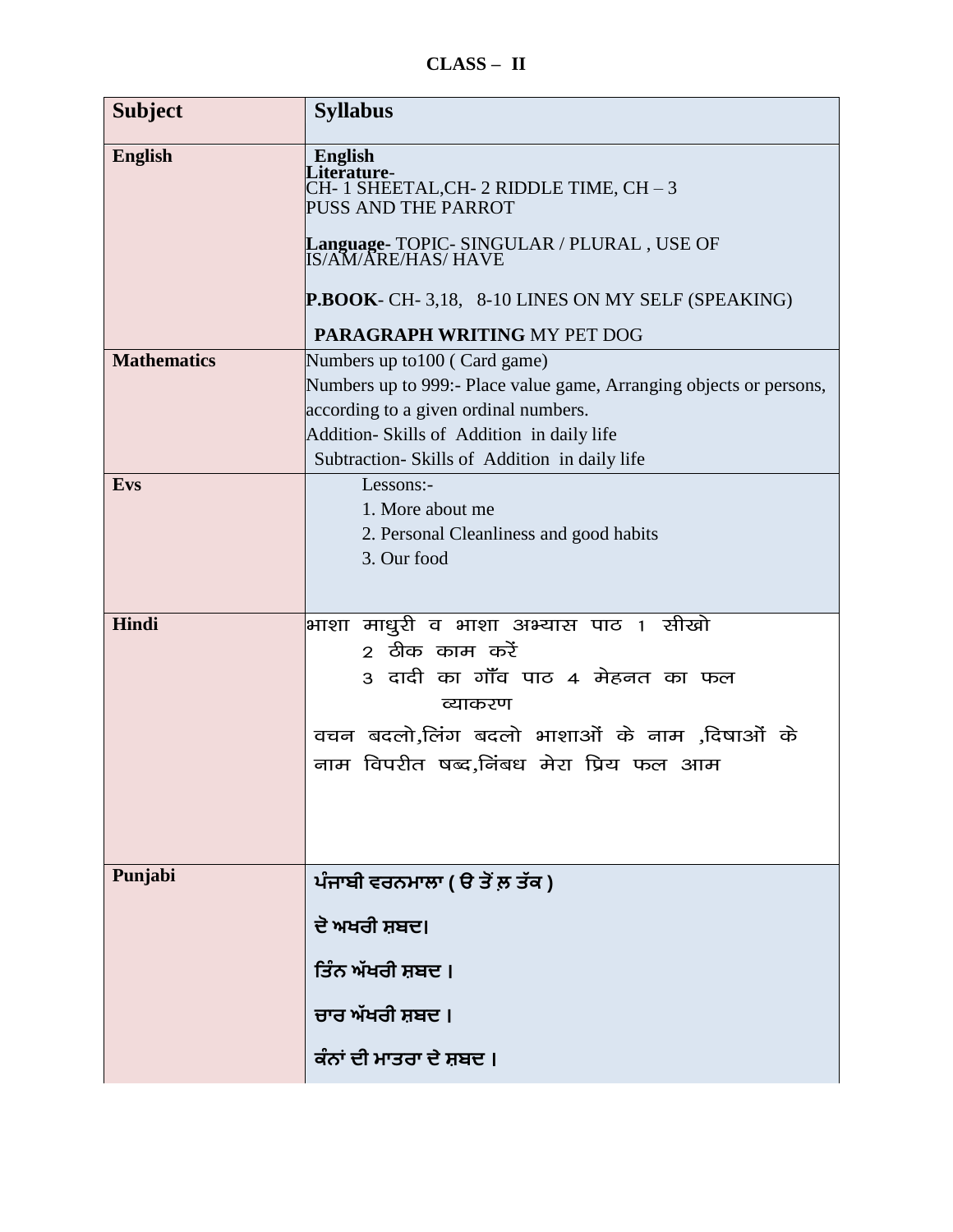**CLASS – III**

| <b>Subject</b>           | <b>Syllabus</b>                                                                                                                                          |
|--------------------------|----------------------------------------------------------------------------------------------------------------------------------------------------------|
| <b>English</b>           | 1. Poem- I Speak, I Say, I Talk<br>2. Ch-Dolphins<br><b>3. Noun</b><br><b>Practice Book -</b><br>Number nouns<br><b>Application Writing</b><br>$\bullet$ |
|                          | Paragraph Writing<br>$\bullet$                                                                                                                           |
| <b>Mathematics</b>       | Chapter - 1(Numbers upto 9999)<br>Chapter - 2(Addition)                                                                                                  |
| <b>Science</b>           | Chapter 1 -My body<br>Chapter 2-Plants around us.                                                                                                        |
| <b>Social Science</b>    | Chapter 1 (The family)<br>Chapter 2 (Family similarities)                                                                                                |
| Hindi                    | पाठ 2 चतुर कौवा<br>पाठ 3 हाथी और चिड़िया                                                                                                                 |
|                          | व्याकरण कार्य:-<br>संज्ञा(परिभाषा व शब्द)                                                                                                                |
| Punjabi                  | ਪਾਠ 1 ਸਿਮਰਨ ਦੀ ਛੋਟੀ ਭੈਣ।<br>ਪਾਠ -2 ਆਪੋ ਆਪਣੀ ਬੋਲੀ।                                                                                                        |
| <b>Computer</b>          | Chapter 1 - Getting started<br><b>Chapter 2 - Fundamentals of Computer</b>                                                                               |
| <b>General Knowledge</b> | Pages 1 to 20                                                                                                                                            |
| <b>Dharam Shiksha</b>    | पाठ $\,$ $\,$ 1 प्रार्थना<br>पाठ 2 सही या गलत                                                                                                            |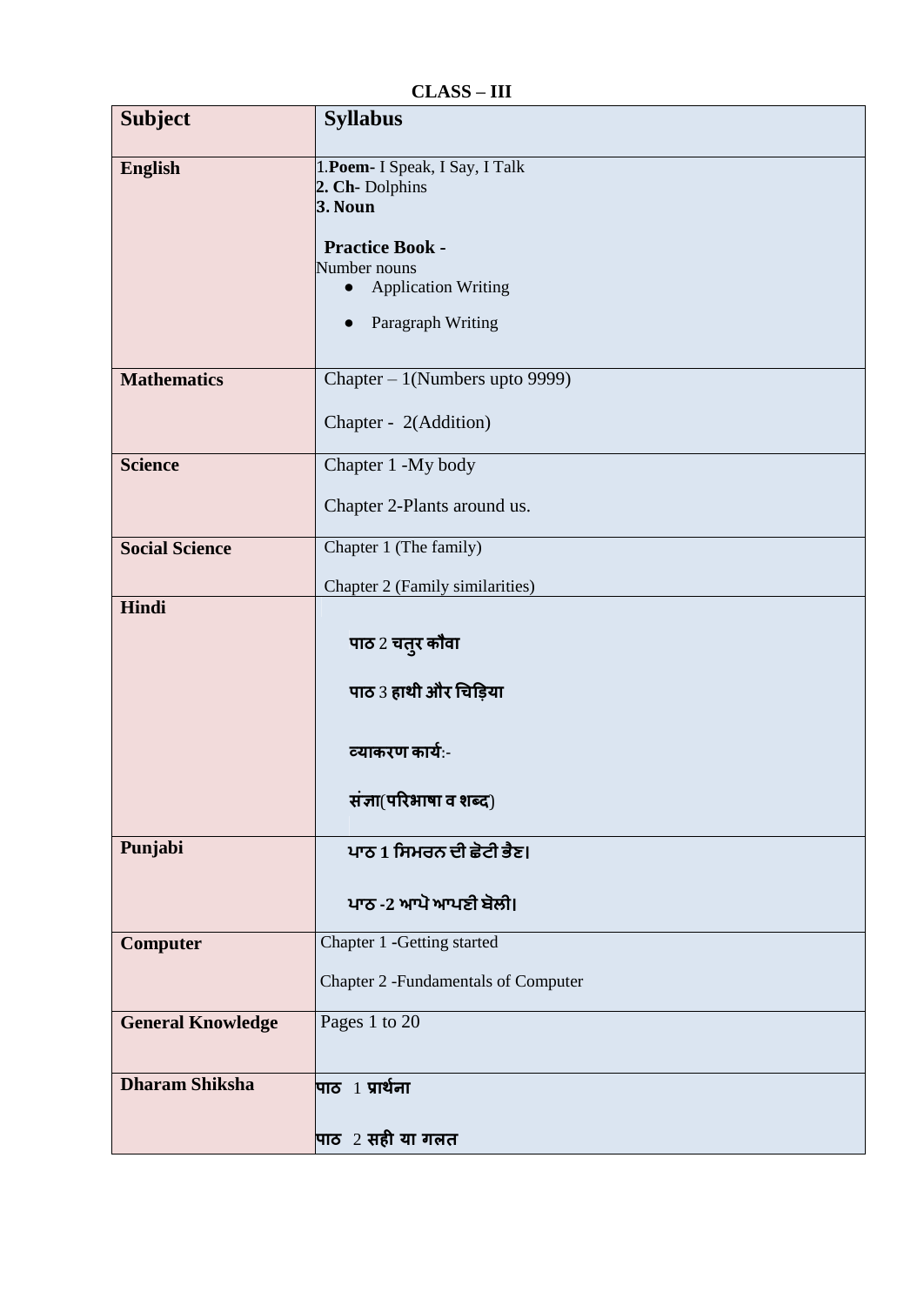**CLASS – IV**

| <b>Subject</b>           | <b>Syllabus</b>                                          |
|--------------------------|----------------------------------------------------------|
| <b>English</b>           | <b>Reader: Ch-A True Friend</b>                          |
|                          | <b>Ch</b> -Mix Up At Birth                               |
|                          |                                                          |
|                          | <b>Practice Book - Naming Words, Genders</b>             |
|                          |                                                          |
|                          | <b>Writing:</b> Application Writing<br>Paragraph Writing |
|                          |                                                          |
| <b>Mathematics</b>       | CH-1<br>(Numbers up to 9,99,999)                         |
|                          | (Addition and subtraction)<br>$CH-2$                     |
|                          |                                                          |
| <b>Science</b>           | $L-1$<br>My Body                                         |
|                          | Plants<br>$L-2$                                          |
|                          |                                                          |
| <b>Social Science</b>    | $L-1$<br><b>Family Relationships</b>                     |
|                          | Sensitivity Towards Others<br>$L-2$                      |
|                          |                                                          |
| Hindi                    | फैलती चप्पलें<br>1.                                      |
|                          | 2.<br>उलटा-पलटा।                                         |
|                          |                                                          |
| Punjabi                  | ਵਿਆਕਰਨ≔ ਲਿੰਗ ਬਦਲ, ਸ਼ੁੱਧ− ਅਸ਼ੁੱਧ, ਵਿਰਧੀ ਸ਼ਬਦ              |
|                          | ਪਾਠ−1 ਆਓ ਸਿੱਖੀਏ                                          |
|                          | ਪਾਠ−2 ਸਾਇਕਲ ਦੇ ਝੁਟੇ                                      |
|                          |                                                          |
|                          |                                                          |
| Computer                 | Computer- A Machine<br>$Ch-1$                            |
|                          | <b>Ch-2</b> More on Tux Paint                            |
| <b>General Knowledge</b> | Pages<br>$1$ to $10$                                     |
|                          |                                                          |
| Dharam Shiksha           | $L-1$<br>Prathna                                         |
|                          | $L-2$<br>Arya Samaj                                      |
|                          |                                                          |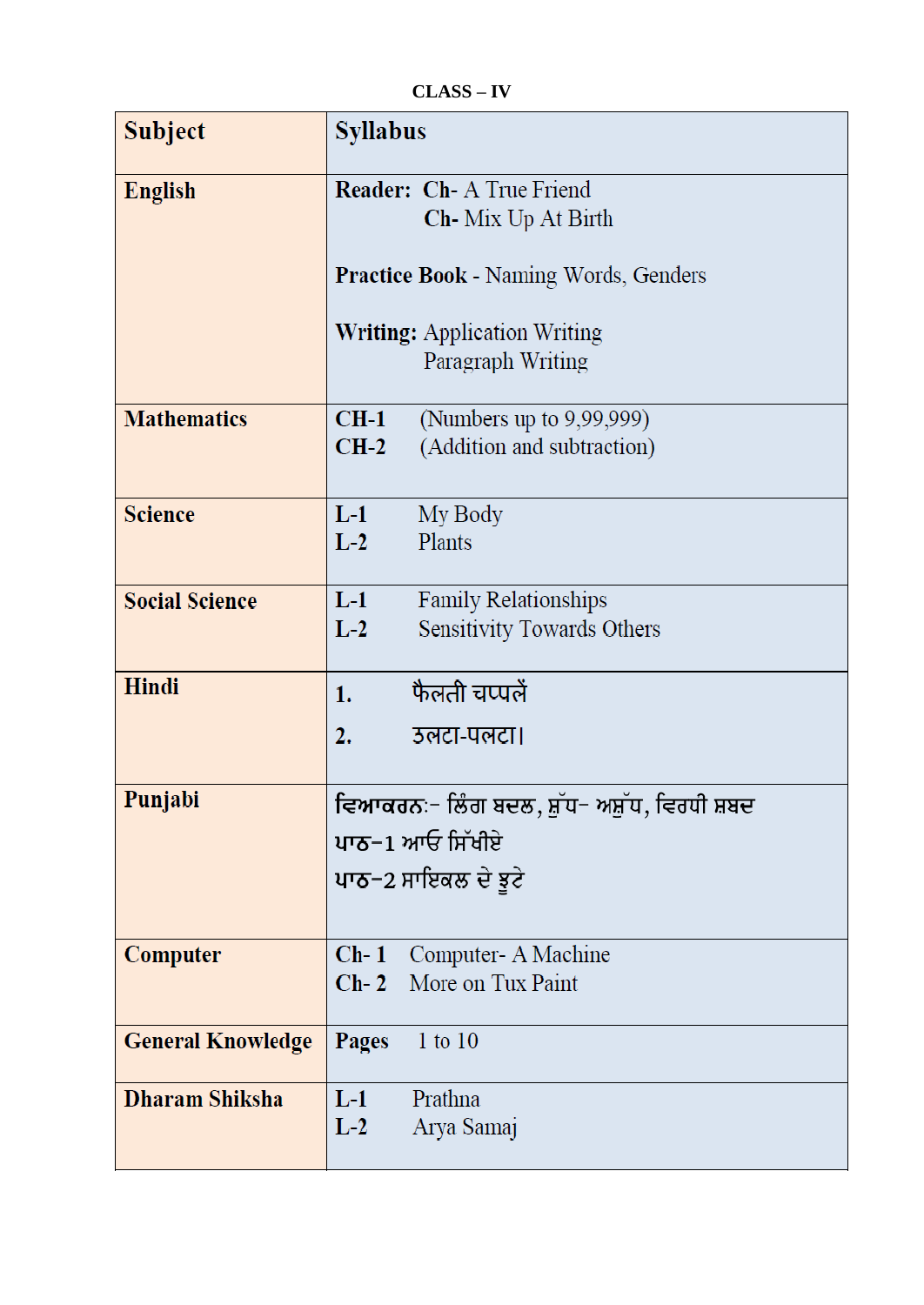# **CLASS – V**

| <b>SUBJECT</b>           | <b>SYLLABUS</b>                                                                                                                                                                                                                                         |
|--------------------------|---------------------------------------------------------------------------------------------------------------------------------------------------------------------------------------------------------------------------------------------------------|
| <b>English</b>           | <b>English Literature:</b><br><b>Chapter-1 Monday Morning Blues</b><br>Chapter-2 The Tale of a Tail<br><b>Practice Book:</b><br><b>Nouns</b><br>Pronouns<br><b>Writing Skills:</b><br>Formal/Informal Letter Writing<br><b>Activity: World Book Day</b> |
| <b>Mathematics</b>       | Chapter-1 Numbers upto 99,99,99,999<br><b>Chapter-2 Operations on Large Numbers</b><br><b>Chapter-10</b> Averages                                                                                                                                       |
| <b>Science</b>           | <b>Chapter-</b> My Body<br><b>Chapter-Plants</b>                                                                                                                                                                                                        |
| <b>Social-Science</b>    | <b>Chapter-</b> Importance of Family<br><b>Chapter-Human Migration</b>                                                                                                                                                                                  |
| Hindi                    | पुस्तक भाषा:<br>माधुरी एवं भाषा अभ्यास:<br>पाठ-1 दिमागी लड़ाई<br>पाठ-2 लौह पुरुष<br>व्याकरण कार्य:<br>संज्ञा और उसके भेद                                                                                                                                |
| Punjabi                  | ਪਾਠ 1 ਆਹ ਵੇਖੋ ਇਕ ਤਿੱਤਲੀ ਆਈ<br>ਪਾਠ -2 ਬੰਟੀ ਅਤੇ ਤਿਤਲੀ                                                                                                                                                                                                     |
| Computer                 | <b>Chapter-</b> Know Your Computer<br><b>Chapter-</b> Organising your work                                                                                                                                                                              |
| <b>General Knowledge</b> | Page Number 1 to 20                                                                                                                                                                                                                                     |
| <b>Dharam Shiksha</b>    | पाठ-1 याचना (हे प्रभो आनन्द दाता)<br>पाठ-2 गायत्री मन्त्र का महत्त्व<br>पाठ-3 आर्य समाज के नियम (7 से 10)                                                                                                                                               |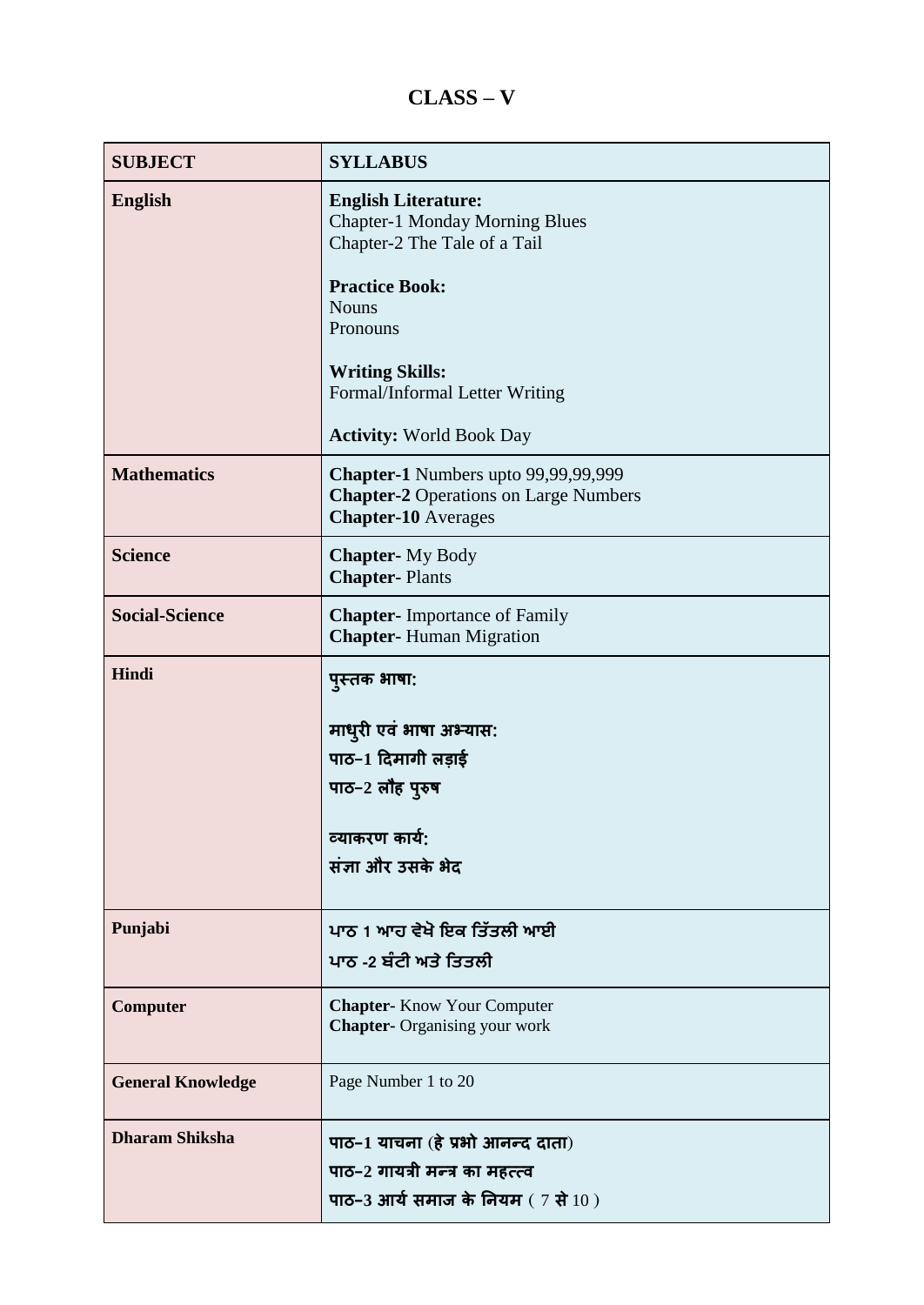**CLASS – VI**

| <b>Subject</b>           | <b>Syllabus</b>                                                                                                                                                                                                        |
|--------------------------|------------------------------------------------------------------------------------------------------------------------------------------------------------------------------------------------------------------------|
| English                  | Literature<br>1. How Daddy Decided What He Wanted to Be?<br>Language $-$<br>Putting it Together<br>Paragraph Writing                                                                                                   |
| <b>Mathematics</b>       | Ch -1. Rational number<br>Ch-2. Operations on rational number                                                                                                                                                          |
| Science                  | Chapter 1. Our Environment<br>Chapter 2. Food                                                                                                                                                                          |
| Social Sci               | History:<br>CH-8 Studying the Past<br>CH-9 Life of an Early Man<br>Geography:<br>CH-1 The Planet and the Solar System<br>Civics:<br>CH-21 Our Community Life: Unity in Diversity<br>Map Work related to these chapters |
| Hindi                    | पाठ 1. साथी हाथ बढाना<br>पाठ 2. चिट्ठी के अक्षर                                                                                                                                                                        |
| Punjabi                  | ਪਾਠ 1. ਸਾਡਾ ਦੇਸ਼<br>ਪਾਨ 2. ਆਪਣੀ ਆਪਣੀ ਥਾਂ ਸਾਰੇ ਚੰਗੇ।<br>ਵਿਆਕਰਨ- ਨਾਂਵ, ਭਾਸ਼ਾ ਅਤੇ ਬੋਲੀ                                                                                                                                    |
| Computer                 | Chapter 1 Let us Explore- Computer Operating System and<br><b>Application Software</b><br>Chapter 2 Designing in Impress (Open Source)                                                                                 |
| <b>General Knowledge</b> | Page no 1 to 15                                                                                                                                                                                                        |
| Dharam Shiksha           | पाठ 1-ईश स्तुति( हे दया में हम सबको)<br>पाठ 2 संध्या और उसकी तैयारी<br>पाठ 3 ब्रहम यज्ञ                                                                                                                                |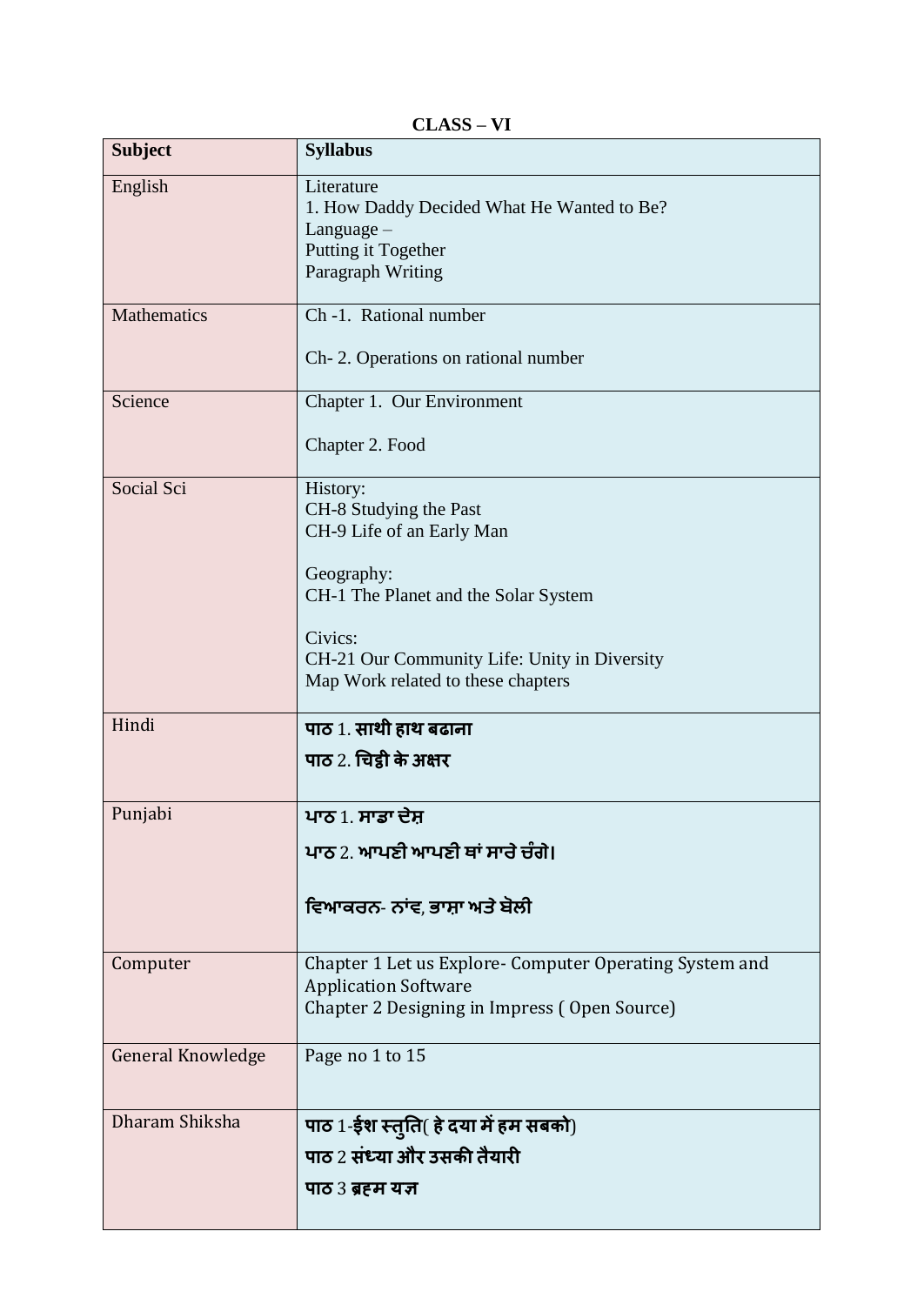#### **CLASS – VII**

| <b>Subject</b>        | <b>Syllabus</b>                                                |
|-----------------------|----------------------------------------------------------------|
| <b>Science</b>        | <b>Chapter-1</b> Nutrition in living organisms-Plants          |
|                       | <b>Chapter-2</b> Nutrition in living organisms-Animals and Man |
|                       | <b>Chapter-3</b> Chemical substances and processes             |
| <b>Maths</b>          | <b>Chapter-1</b> Rational numbers                              |
|                       |                                                                |
|                       | <b>Chapter -2 Operations on rational numbers</b>               |
|                       | <b>Chapter-3</b> Rational numbers as decimals                  |
| <b>English</b>        | <b>LITERATURE:</b>                                             |
|                       | 1. Ch- Monkey Trouble<br>2. Birdie, Will you pet?              |
|                       | 3. A Hero                                                      |
|                       | LANGUAGE:                                                      |
|                       | 1. Articles<br>2. The Sentence                                 |
|                       | 3. Formal/Informal Letter Writing                              |
|                       | 4. Notice Writing                                              |
| हिंदी                 | ज्ञान सागर                                                     |
|                       | पाठ- बारहमासा                                                  |
|                       | पाठ- नाटक में नाटक                                             |
|                       | पाठ - निर्मला साँप और सयाल                                     |
|                       | अभ्यास सागर                                                    |
|                       | पाठ- नाटक में नाटक (व्याकरण)                                   |
|                       | पाठ - बारहमासा                                                 |
| <b>Social Science</b> | Geography                                                      |
|                       | <b>Chapter 1 Components Of Our Environment</b>                 |
|                       | <b>Chapter 2</b> Earth And The Changes On It (Major Landforms) |
|                       | <b>Civics</b>                                                  |
|                       | <b>Chapter 18 Democracy And Equality</b>                       |
| Punjabi               | ਸ਼ਬਦ ਜੋੜ                                                       |
|                       | ਬਹੁਤੇ ਸ਼ਬਦਾਂ ਦੀ ਥਾਂ ਇਕ ਸ਼ਬਦ                                    |
|                       | ਲੇਖ                                                            |
|                       | ਸਵੇਰ ਦੀ ਸੈਰ                                                    |
|                       |                                                                |
|                       | ਮੇਰਾ ਵਸਦਾ ਦੇਸ਼ ਪੰਜਾਬ ਰਹੇ                                       |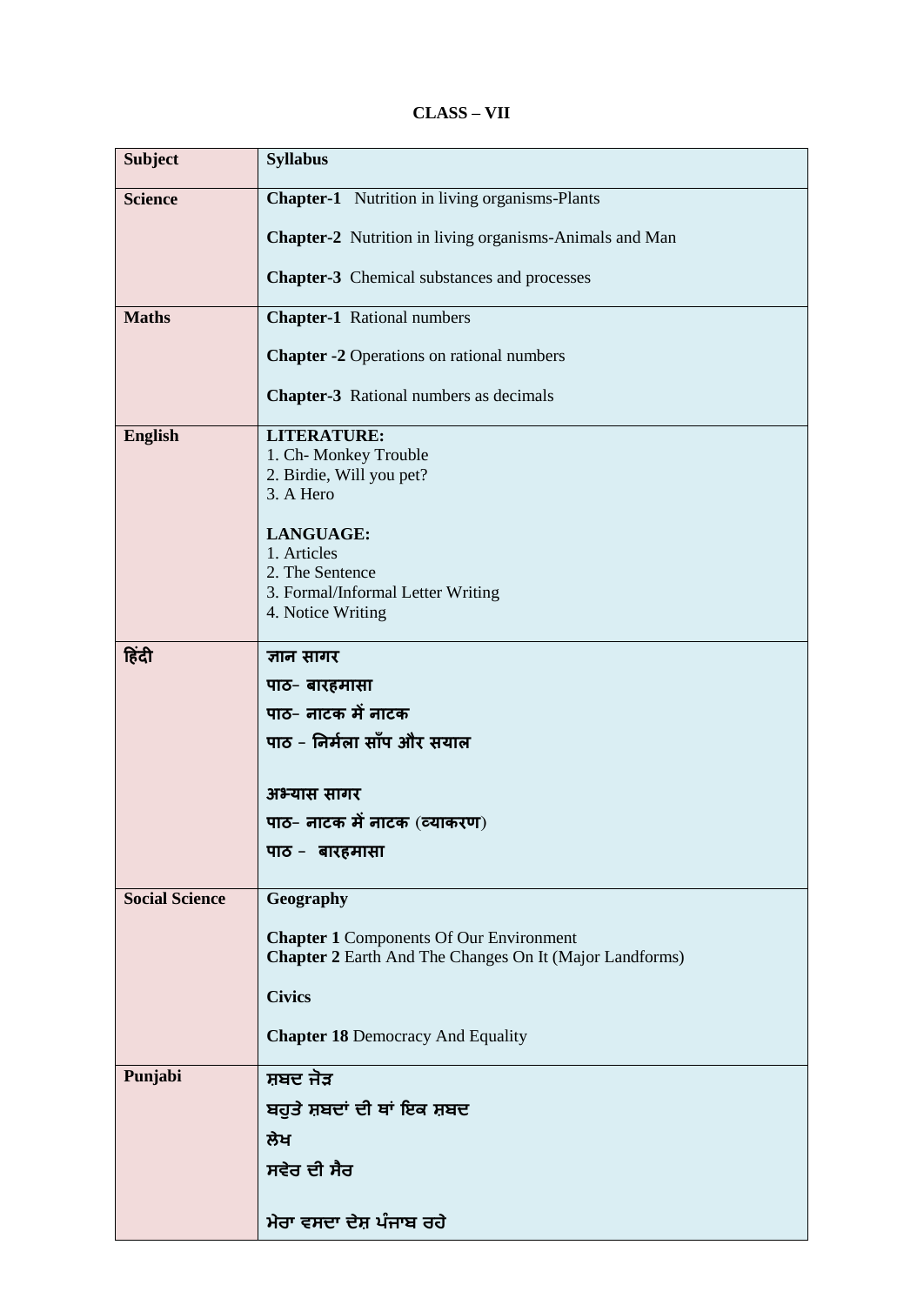|                             | ਮਹਾਰਾਜਾ ਰਣਜੀਤ ਸਿੰਘ ਦਾ ਨਿਆਂ                                                   |
|-----------------------------|------------------------------------------------------------------------------|
| <b>Computers</b>            | <b>Chapter 1</b> The Evolution of Computers<br><b>Chapter 2</b> Scratch $-I$ |
| <b>General</b><br>Knowledge | 1. Language and literature<br>2. Environment Around                          |
| <b>Dharam Shiksha</b>       | पाठ 1 ईश स्तुति<br>पाठ 2 धर्म के लक्षण<br>पाठ 3 आर्य समाज के नियम (3 से 6)   |

#### **CLASS – VIII**

| <b>Subject</b>        | <b>Syllabus</b>                                                                                                                                                                                    |
|-----------------------|----------------------------------------------------------------------------------------------------------------------------------------------------------------------------------------------------|
| <b>English</b>        | <b>English Literature -</b><br>1. The Three Questions<br>2. Granny's Tree Climbing<br><b>Practice Book - Tenses</b><br><b>Writing Skills - Article Writing</b><br><b>Activity - World Book Day</b> |
| <b>Mathematics</b>    | <b>Chapter - Square and Square Roots</b><br><b>Chapter - Cube and Cube Roots</b>                                                                                                                   |
| <b>Science</b>        | <b>Chapter 1 - Cell</b><br><b>Chapter 2-</b> Microorganisms- Friends or Foe<br><b>Chapter 3-</b> Sources of Energy and Combustion                                                                  |
| <b>Social Science</b> | <b>Geography - Chapter 1 - Resources and its Utilization</b><br>Civics - Chapter 16 - Our Indian constitution<br><b>History</b> – Chapter 8 - The Modern Period                                    |
| Hindi                 | ज्ञान सागर :-<br>पाठ - हम पंछी उन्मुक्त गगन के<br>• पाठ - असल धन<br>• पाठ - अच्छे पड़ोसी के गुण<br>अभ्यास सागर:-<br>• हम पंछी उन्मुक्त गगन के<br>• तत्सम ,तद्भव, विराम चिहन<br>• अलकार             |
| Punjabi               | ਸਾਹਿਤ :-<br>ਨੇਕੀ ਦਾ ਫਲ<br>ਮੈਂ ਪੰਜਾਬੀ ਪੰਜਾਬ ਦਾ ਰਹਿਣ ਵਾਲਾ                                                                                                                                            |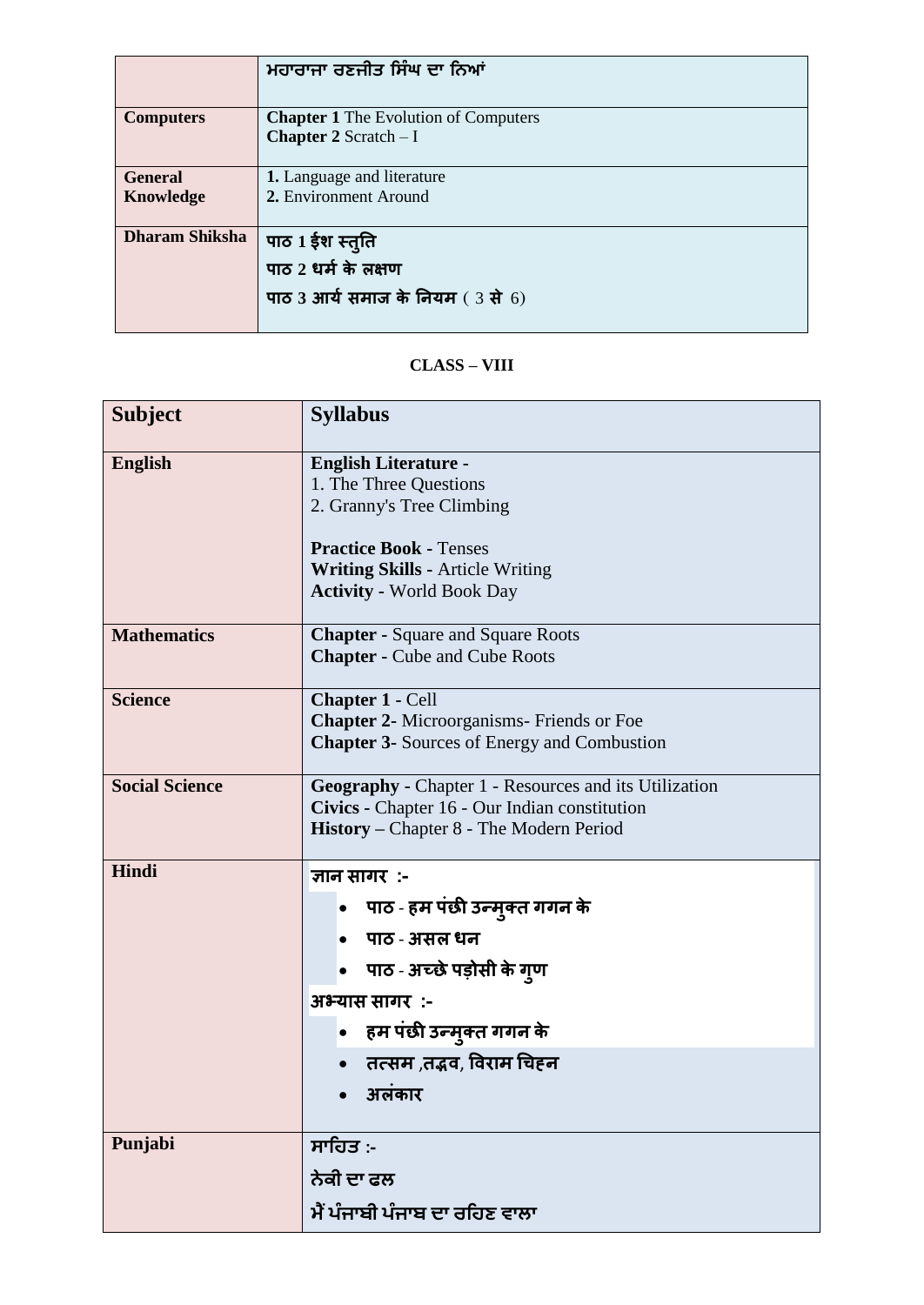|                          | ਵਿਆਕਰਨ :-                                                                    |
|--------------------------|------------------------------------------------------------------------------|
|                          | ਸ਼ਬਦ ਜੋੜ                                                                     |
|                          | ਨਾਂਵ ਦੀ ਪਰਿਭਾਸ਼ਾ ਤੇ ਕਿਸਮਾਂ                                                   |
|                          | ਬਹੁਤੇ ਸ਼ਬਦਾਂ ਦੀ ਥਾਂ ਇੱਕ ਸ਼ਬਦ                                                 |
| <b>Computer</b>          | <b>Chapter 1 – Let us Explore Computer Network</b><br>Chapter $2 - HTML - I$ |
| <b>General Knowledge</b> | Unit - I Language & Literature<br>Pages 1 to 20                              |
| <b>Dharam Shiksha</b>    | पाठ-1 ओम ध्वज                                                                |
|                          | पाठ-2 ईश्वर का सर्वश्रेष्ठ नाम                                               |
|                          | पाठ-3 आत्मबोध                                                                |
|                          |                                                                              |

## **CLASS – IX**

| <b>Subject</b>        | <b>Syllabus</b>                                                                                                                                                                                 |
|-----------------------|-------------------------------------------------------------------------------------------------------------------------------------------------------------------------------------------------|
| <b>Mathematics</b>    | Chapter 1 - Number system<br>Chapter 2- polynomial                                                                                                                                              |
| <b>Science</b>        | Chapter 2- Is matter around us pure<br>Chapter 6- Fundamental unit of life<br>Chapter 8- Motion                                                                                                 |
| <b>Social Science</b> | <b>History-</b> French Revolution<br>Geography- India- Size and its location<br><b>Economics</b> - The story of village Palampur<br><b>Democratic politics-What is democracy? Why Democracy</b> |
| <b>English</b>        | Literature:<br>The Road Not Taken Wind<br>The Sound of Music<br>The Lost Child<br>The Adventures of Toto<br><b>Writing:</b><br>Diary Entry<br>Grammar:<br>Tenses<br>Editing<br>Clauses (basics) |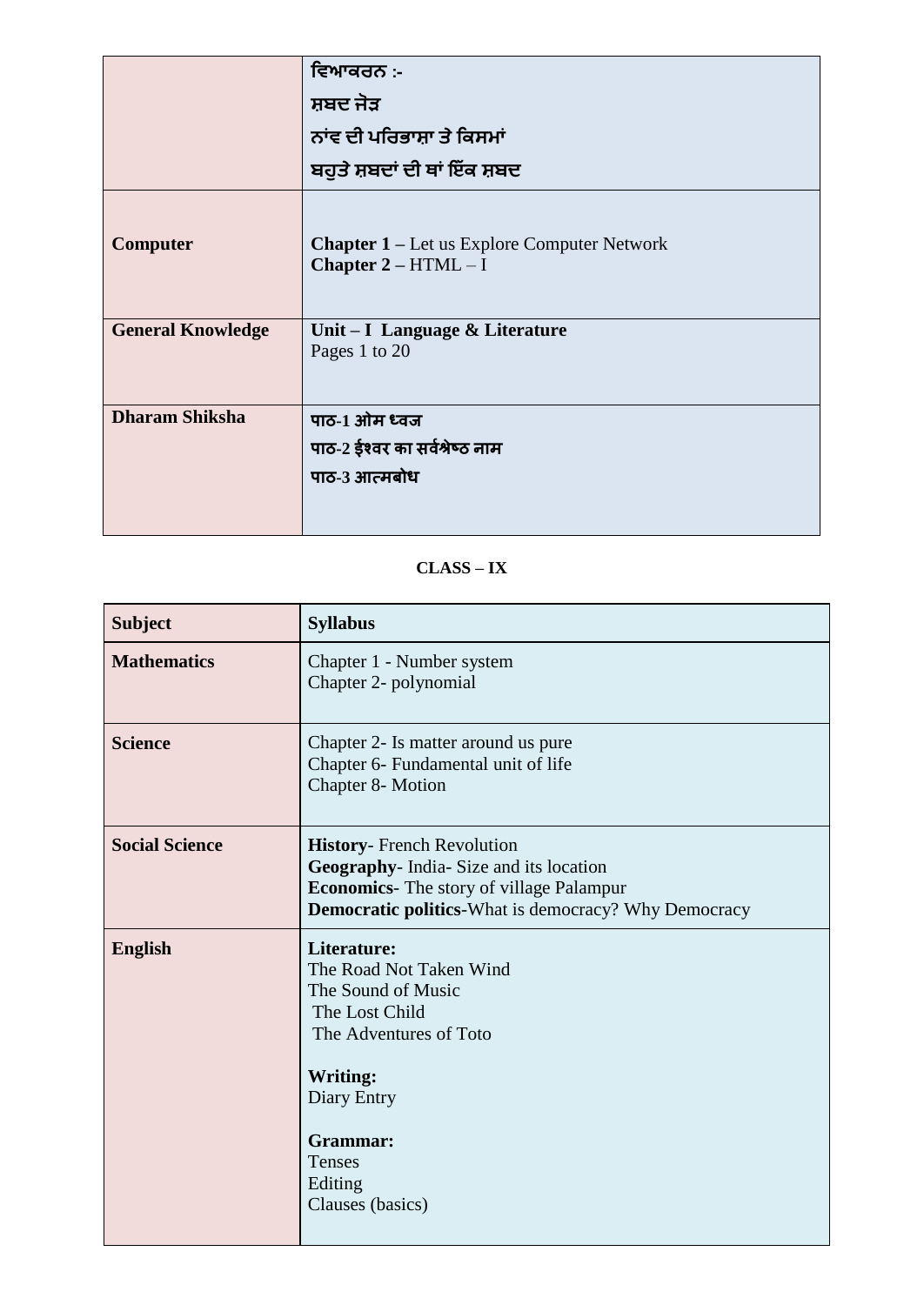| Hindi   | पाठ - दुख का अधिकार<br>पाठ- गिल्लू<br>पाठ- रैदास के पद<br>शब्द व पद<br>पर्यायवाची, विलोम शब्द |
|---------|-----------------------------------------------------------------------------------------------|
| Punjabi | $1.$ ਸਮਾਂ<br>2. ਵਹਿਮੀ ਤਾਇਆ<br>3. ਮੁਹਾਵਰੇ                                                      |

#### **CLASS – X**

| <b>Subject</b>        | Planner for the month of April and May                                                                                                                                                                                             |
|-----------------------|------------------------------------------------------------------------------------------------------------------------------------------------------------------------------------------------------------------------------------|
| <b>English</b>        | <b>First Flight-</b><br>1. A Letter to God<br>2. Nelson Mandela - Long Walk to Freedom<br><b>Footprints Without Feet -</b><br>1. A Triumph of Surgery<br><b>Writing Skills -Business Letters</b><br><b>World Book Day Activity</b> |
| <b>Mathematics</b>    | <b>Chapter 1:- Real Numbers</b><br><b>Chapter 2:- Polynomials</b><br>Chapter 3:- Pair of linear equations in two variables                                                                                                         |
| <b>Social Science</b> | Democratic Politics- Power Sharing<br>Economics: Development<br>Geography: Resources and its Development<br>History: Nationalism in India                                                                                          |
| Punjabi               | #ਕਵਿਤਾ ਭਾਗ--<br>1.ਸੋ ਕਿਉਂ ਮੰਦਾ ਆਖੀਐ<br>2 ਤੂੰ ਮੇਰਾ ਪਿਤਾ ਤੂੰ ਮੇਰਾ ਮਾਤਾ<br>#ਕਹਾਣੀ ਭਾਗ--<br>1.ਕੁਲਫੀ (ਸੁਜਾਨ ਸਿੰਘ)                                                                                                                       |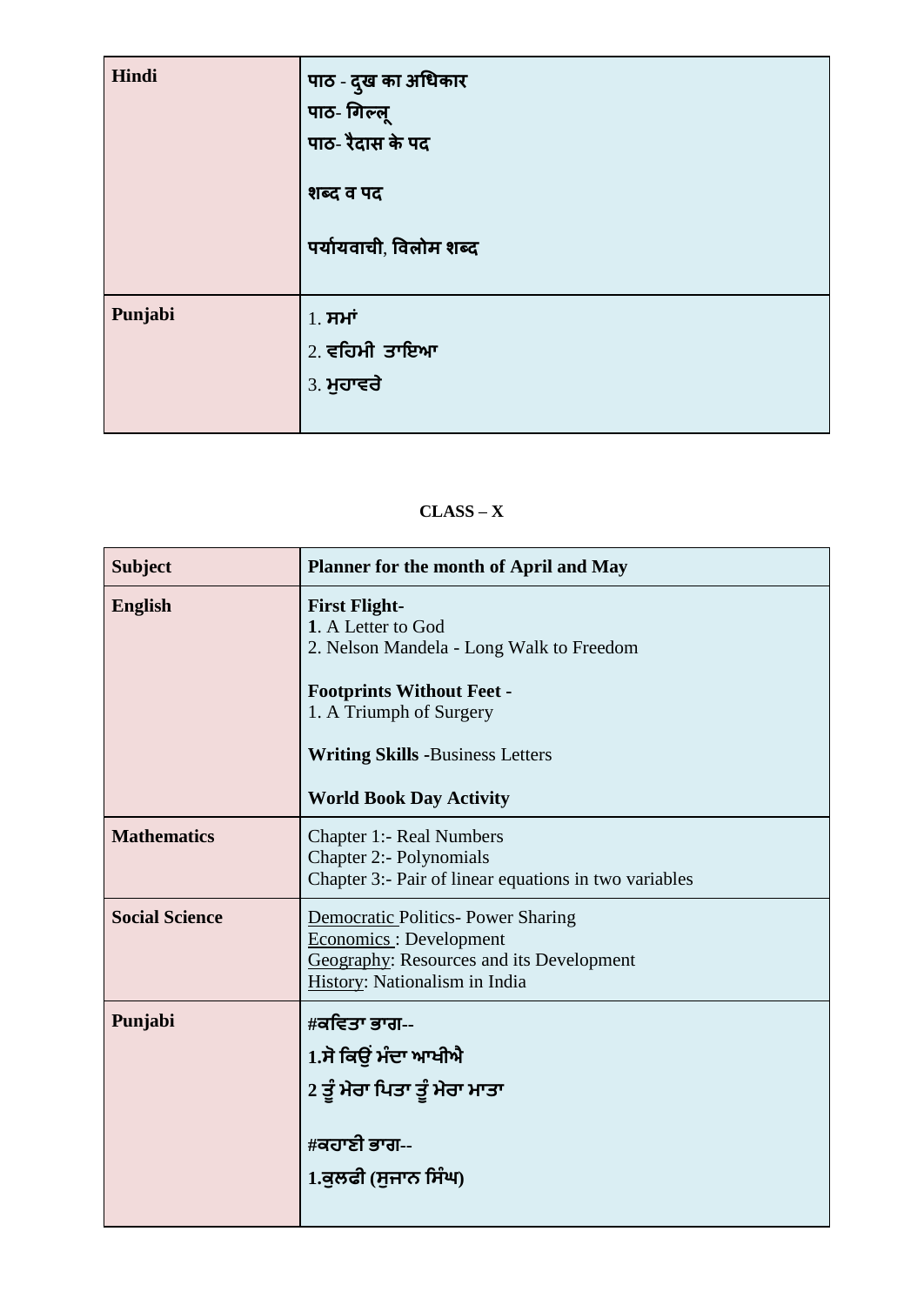|                    | #ਵਾਰਤਕ ਭਾਗ--                                                                                                                            |
|--------------------|-----------------------------------------------------------------------------------------------------------------------------------------|
|                    | 1.ਪ੍ਰਾਰਥਨਾ                                                                                                                              |
|                    | #ਵਿਆਕਰਨ ਭਾਗ--                                                                                                                           |
|                    | 1.ਮੁਹਾਵਰੇ--                                                                                                                             |
|                    | 2.ਲੇਖ --(ਆਮ ਵਾਕਫੀਅਤ ਨਾਲ ਭਰਪੂਰ)                                                                                                          |
| <b>Science</b>     | <b>Chemistry:</b><br>Chapter 1 (Chemical Reactions and Equations)<br>Chapter 2 (Acid Bases and Salts)<br><b>Biology: Life Processes</b> |
|                    | <b>Physics:</b> Light                                                                                                                   |
| Hindi              | स्पर्श भाग 2 (गद्य खंड)-                                                                                                                |
|                    | बड़े भाई साहब                                                                                                                           |
|                    | (पद्य खंड)-                                                                                                                             |
|                    | साखी (कबीर)                                                                                                                             |
|                    | व्याकरण-                                                                                                                                |
|                    | समास, मुहावरे, पत्र लेखन, अनुच्छेद लेखन, अपठित गद्यांश                                                                                  |
| <b>Health Care</b> | Chapter 1: Hospital structure and Functions                                                                                             |
| <b>Information</b> | <b>Chapter-1 Communication Skills</b>                                                                                                   |
| <b>Technology</b>  | <b>Chapter-2 Self Management</b>                                                                                                        |
|                    | Chapter-3 ICT Skills                                                                                                                    |

## **CLASS – XII A**

| <b>Subject</b>   | <b>Syllabus</b>                                                                                                                         |
|------------------|-----------------------------------------------------------------------------------------------------------------------------------------|
| <b>Chemistry</b> | Chapter 1 - Solid states<br>Chapter $2$ – Solutions                                                                                     |
| <b>Physics</b>   | Chapter 1 - Electric Charges and Fields<br>Chapter 2 – Electrostatic potential and capacitance<br><b>Chapter 3- Current Electricity</b> |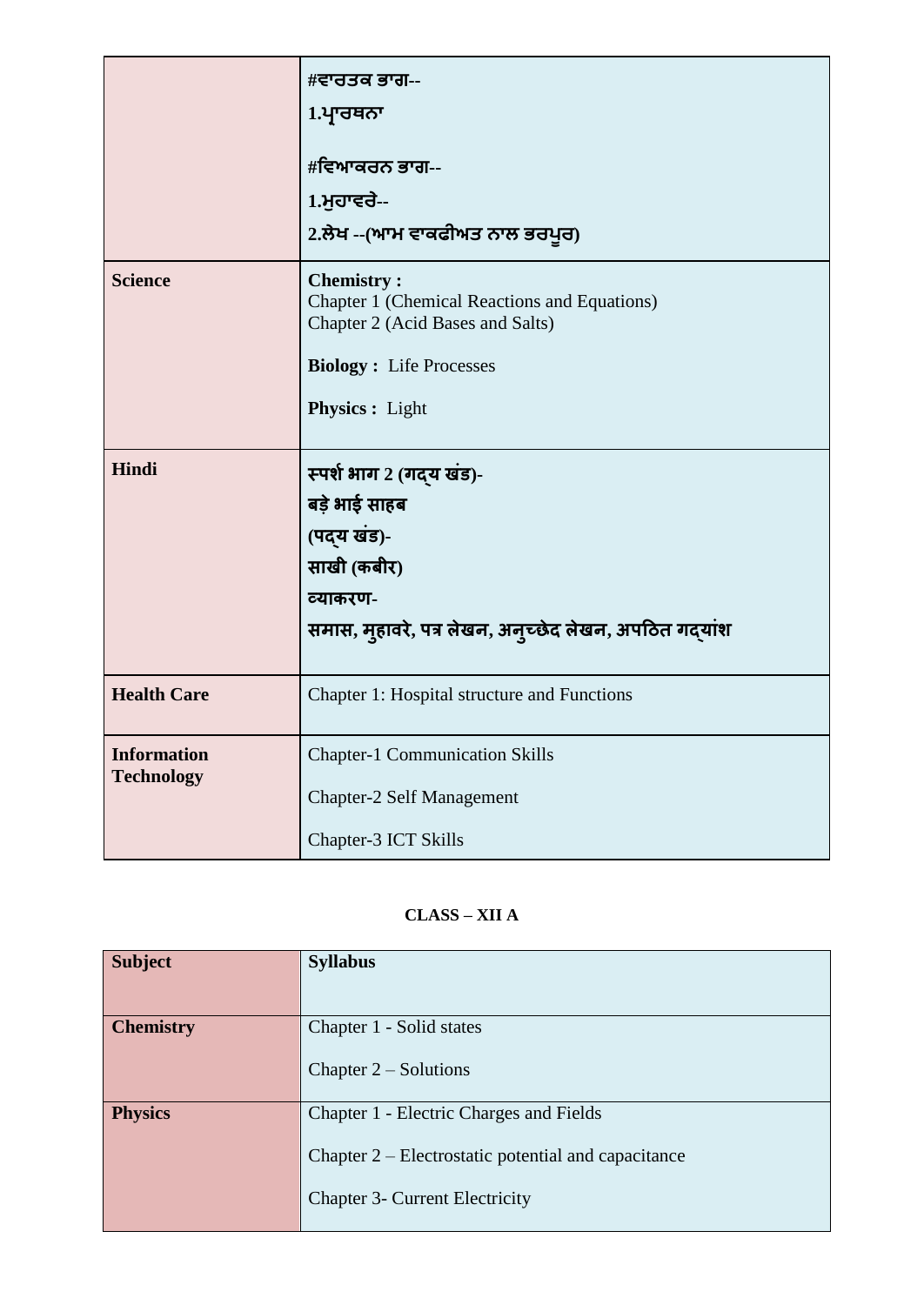| <b>Biology</b>            | Chapter1 - Reproduction in organisms                 |
|---------------------------|------------------------------------------------------|
|                           |                                                      |
|                           | Chapter 2 - Sexual Reproduction in flowering plants. |
|                           |                                                      |
|                           |                                                      |
| <b>Mathematics</b>        | Chapter $3 - Matrices$                               |
|                           |                                                      |
|                           | Chapter $4$ – Determinants                           |
|                           |                                                      |
| <b>Physical Education</b> | Chapter 1 - Planning in sports                       |
|                           |                                                      |
|                           | Chapter $2 - Y$ oga and life Style                   |
|                           |                                                      |
|                           |                                                      |
| <b>English</b>            | <b>Flamingo</b>                                      |
|                           | Chapter 1 - The last lesson                          |
|                           | Chapter 2 - Lost spring                              |
|                           |                                                      |
|                           |                                                      |
|                           | <b>Vistas</b>                                        |
|                           | Chapter 1 - The Tiger king                           |
|                           |                                                      |
|                           |                                                      |
|                           | <b>Writing Tasks</b><br><b>Business Letters</b>      |
|                           |                                                      |
|                           |                                                      |
|                           |                                                      |
|                           |                                                      |

#### **CLASS – XII B**

| <b>Subject</b>          | <b>Syllabus</b>                                                                                                          |
|-------------------------|--------------------------------------------------------------------------------------------------------------------------|
| <b>English</b>          | Vistas:-<br>The Third Level<br>The Tiger King<br><b>Flamingo:-</b>                                                       |
|                         | The Last Lesson<br>Lost Spring<br><b>Writing Skills :-</b><br><b>Business Letters</b>                                    |
| <b>Business Studies</b> | Chapters –<br>Nature and Significance of Management<br>Principles of Management<br><b>Business Environmental</b>         |
| <b>Accountancy</b>      | <b>Chapters-</b><br><b>Fundamental of Partnership</b><br><b>Treatment of Goodwill</b><br>Changes in Profit Sharing Ratio |